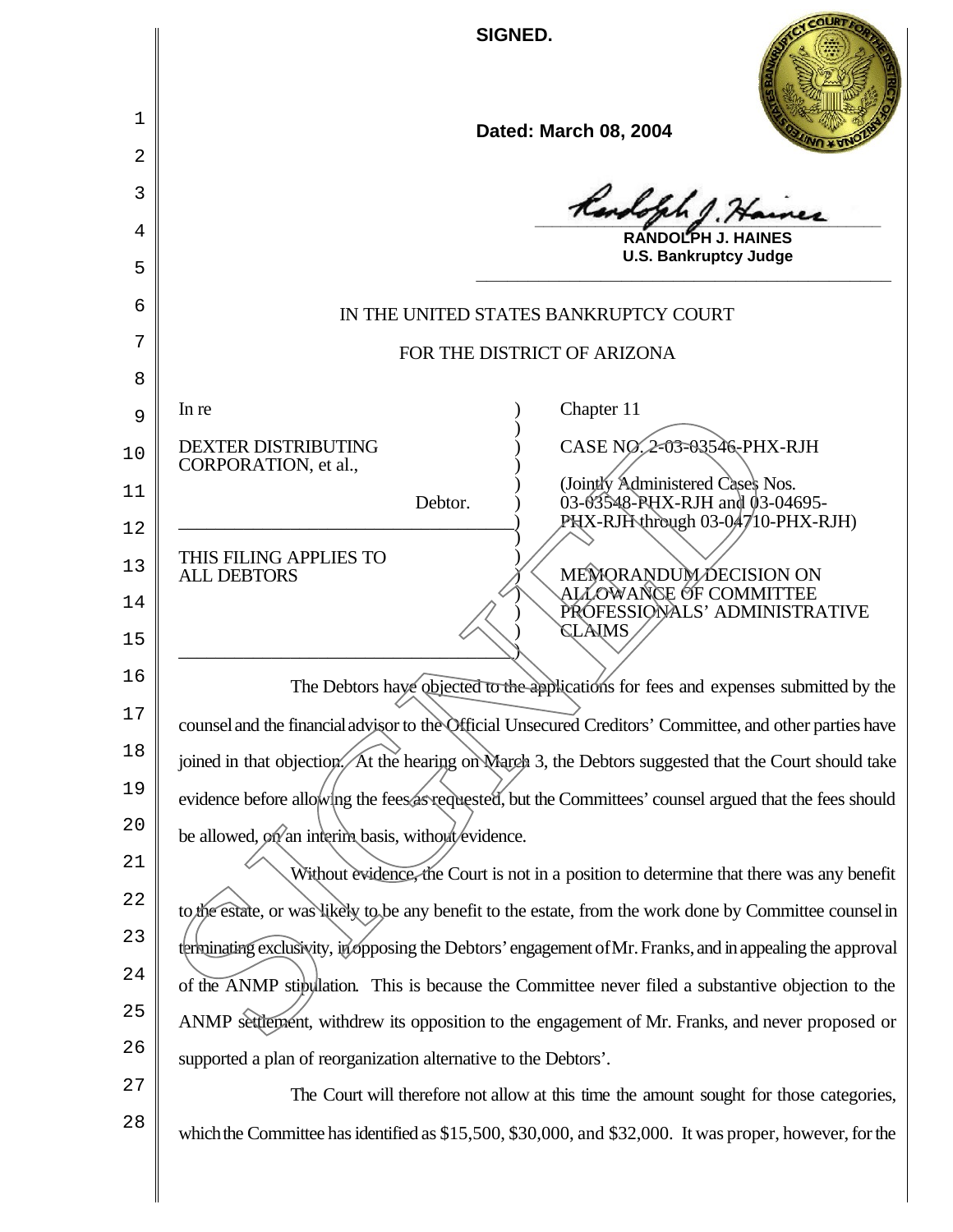1 2 3 4 5 6 Committee to analyze whether the employment of Mr. Franks would be appropriate, and therefore the Court will allow the portion of the \$30,000 in professional fees incurred with respect to Mr. Franks in connection with taking his deposition and otherwise investigating the propriety of his employment and salary. The Court will approve whatever portion of the \$30,000 the Debtors and the Committee can agree falls into that category; if they cannot agree, they may submit their positions to the Court and the Court will decide the amount.

7 8 9 10 11 12 13 The situation is reversed with respect to the Committee's work on the Plan. The Committee attributes \$118,000 as falling in this category. The facts may ultimately show that some of this work may have been unnecessary because the Debtors had previously agreed to the changes the Committee ultimately obtained. On its face, however, it appears that the Plan's treatment of unsecured creditors was improved as a result of the Committee involvement. The Court will therefore approve, on an interim basis, the fees sought for the Committee's Plan work, but the amount/and reasonableness of such fees may be revisited at a final hearing.

14 15 16 The fees and expenses sought on behalf of Committee counsel are therefore approved in the amounts requested, minus \$77,500, plus the amount that the  $D$ ebtors and the Committee agree was attributable to the Committee's investigation of Mr. Franks' suitability for employment.

17 18 19  $2.0$ 21 22 23  $2.4$ 25 26 27 28 As to the Committee's financial adviser, Navigant, the preparation of financial projections appears at least superficially to be an appropriate task. Since there never was an issue regarding the Debtors' disbursements, however, the Court is not convinced of the reasonableness or necessity of the \$3,612 Navigant spent reviewing Debtors' disbursements and \$4,712 spent reviewing the Debtors' check registers. The Court understands Navigant's justification contained in Exhibit 9 to the Committee's response is essentially that Navigant found the Debtors' financial statements to be meaningless and therefore effectively recreated them on its own. There has been no showing, however, that these recreated financial statements were ever shared with the Committee or with the Debtors or provided any benefit to the estate. No such report was ever made to the Court, there does not appear to have been any effort byNavigant or the Committee to get the Debtors to improve its accounting practices, and the Committee ultimately abandoned its feasibility objection to the Debtors' Plan. On an interim basis, therefore, Navigant's fees will be allowed as requested less the amount of \$8,324. work may have been unnecessary because the Debtors had previously agreed to 1<br>Committee ultimately obtained. On its face, however, it appears that the Pian's treatm<br>creditors was improved as a result of the Committee invol